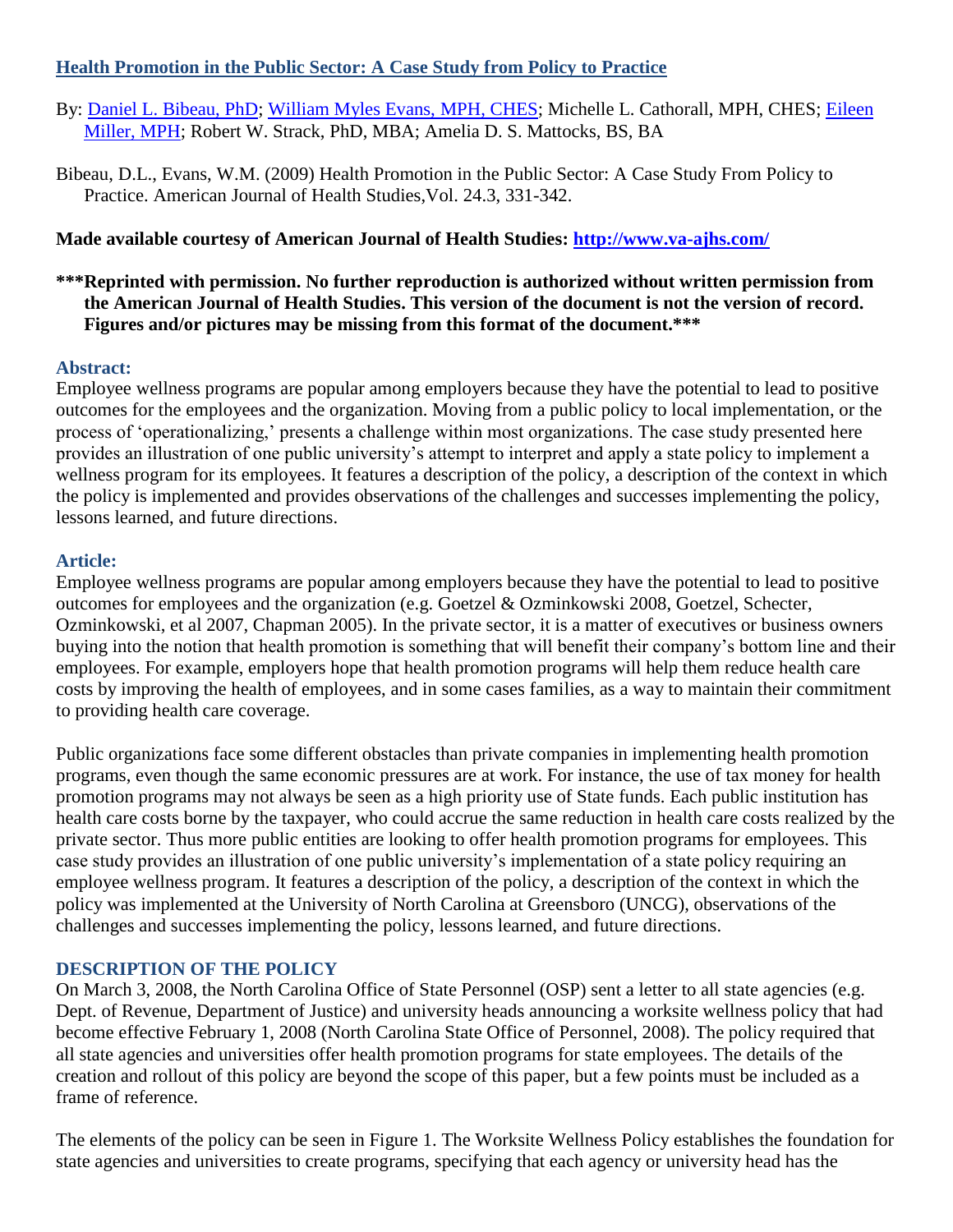responsibility to create and participate in a program in partnership with the OSP and the North Carolina Department of Health and Human Services" Division of Public Health (DPH). The programs are to focus on healthy lifestyles, work environments, and polices that may impact the health of employees. The OSP, DPH, State Health Plan (SHP), and other government partners are to assist agencies and universities in developing the programs. In support of the policy, the OSP issued a set of policy guidelines to help agency heads, wellness leaders, and wellness committees implement the programs (see Figure 2). The State also supplied online resources for wellness leaders and committees of each agency or university.

Figure 1: Worksite Wellness Policy



The State did not leave it up to each agency and university to implement the policy alone. First, the OSP created the Health Benefits Collaboration Team (HBCT) to provide guidance for the implementation of the policy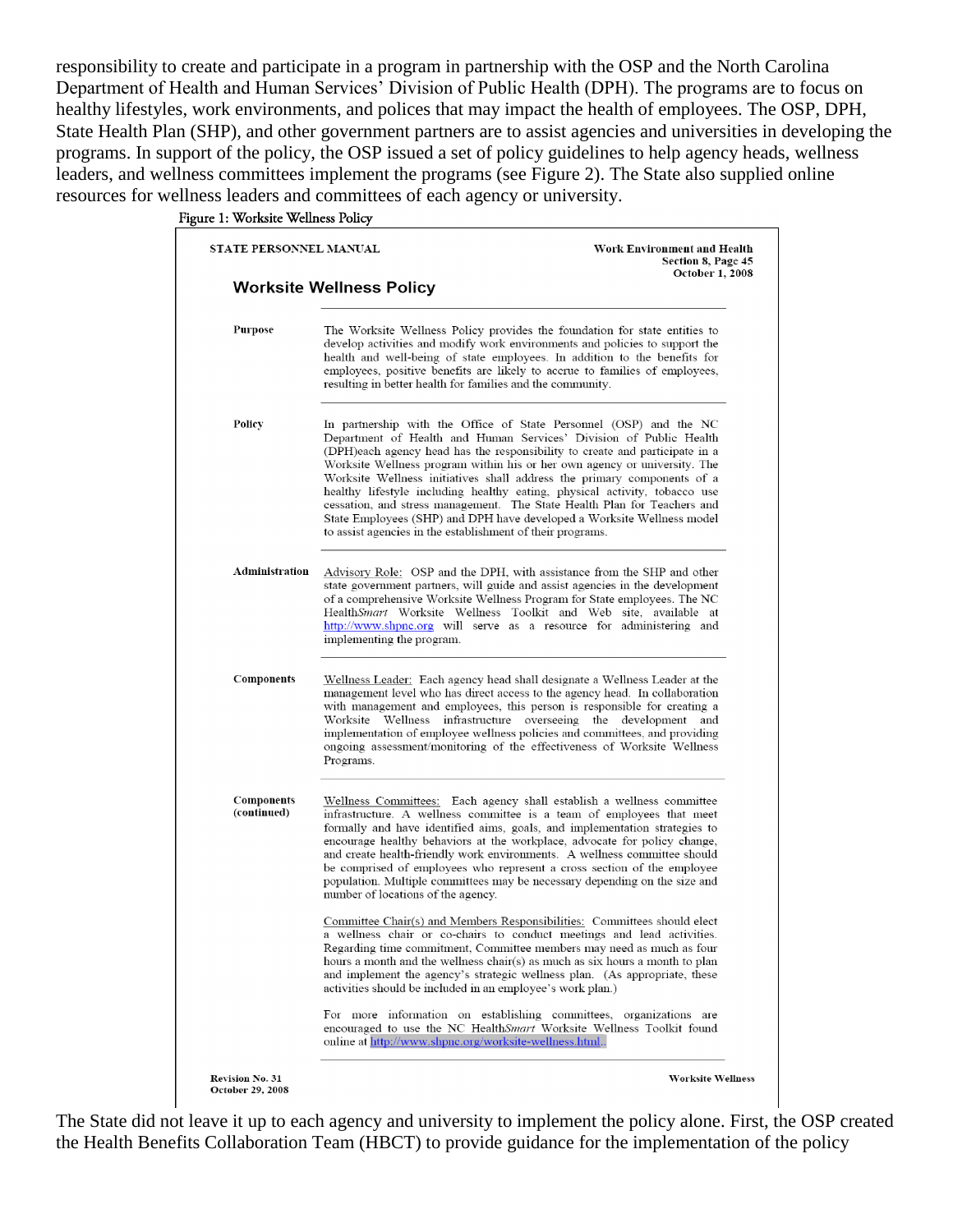statewide. Under the direction of the HBCT, the Worksite Wellness Policy Advisory Team (PAT) was appointed to operationalize the policy by:

1. developing guidelines, resources, communication plans, implementation strategies, and evaluation measures for the OSP Worksite Wellness Policy;

- 2. providing training to wellness leaders on the policy;
- 3. assisting OSP in monitoring implementation of the policy in agencies and universities; and
- 4. identifying organizational members, organize, staff, and, provide oversight to policy implementation.

The PAT created Guideline Development, Training, and Evaluation subcommittees to accomplish its work. The first action was to develop a set of advisory notes for the policy to guide wellness leaders in policy implementation. To guide its work, the PAT is using a goal that focuses on the outcome of better health for employees resulting in reduced absenteeism, disability, and health care costs while increasing productivity and improving the quality of life for employees.

Each state agency and university head was asked to announce the policy to their employees and designate a Wellness Leader (Leader). The letter stated that the wellness leaders would receive guidelines and training for their roles. The training, done by a person from DPH was also intended for the agency and university heads to help everyone understand what it takes to implement an effective program.

With the policy and resources in place, the agencies and universities were poised to carry out the assignment. We will now focus on the challenges and accomplishments of UNCG in policy implementation.

## **CONTEXT**

The University of North Carolina at Greensboro is one of 16 institutions in the University of North Carolina System. The Carnegie Foundation for the Advancement of Teaching has classified UNCG as a research university with "high research activity." The University's enrollment in the fall term of 2009 was about 18,600 students, including approximately 3,800 graduate students. The university employs roughly 2,500 faculty and staff personnel.

During the 2008-09 academic year, the University was in the midst of developing its five-year strategic plan. The University's plan was being developed with an eye toward UNC Tomorrow, a report from the University of North Carolina General Administration that specified the foci expected of higher education institutions in the State. Health and Wellness was one of the five focus areas in the UNCG plan, which aligned with the foci of UNC Tomorrow. Thus, it was premature to make decisions about the Worksite Wellness program until the plan was finalized because it was still unknown to what extent resources would be allocated for this focus area. The planning process took the better part of the academic year and did include a goal related to the health and wellbeing of university employees.

Like other states during the 2008-09 budget year, North Carolina experienced serious budget shortfalls. Not only were tax revenues behind schedule, but also the State Health Plan (SHP) had taken losses in the hundreds of millions of dollars. Changes were made to the health plan that would affect all covered employees. In a speech to the UNC Board of Governors, the head of the SHP outlined several steps taken to deal with the shortfall, concluding with a call for health promotion to be the major long-range strategy to lower costs in the future. With the budget crisis, each agency and university was taking a budget cut during the 2008-09 fiscal year with projections for further cuts for the 2010- 11 fiscal year. As a result of the budget shortfalls, the University budget included cuts to personnel and the operating budget. The context above provides a framework for discussing the implementation of the policy at the University.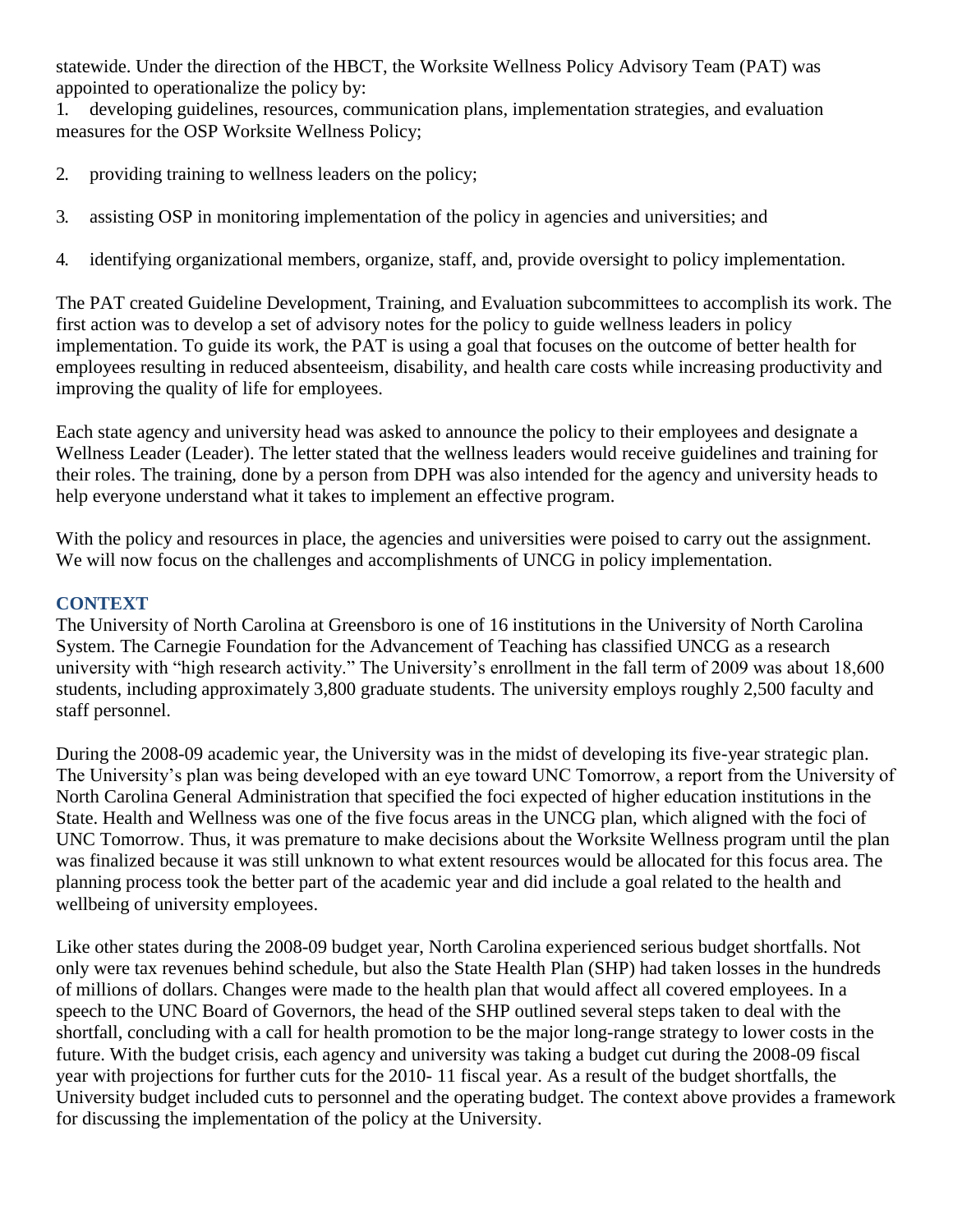Figure 2: North Carolina work environment and health policy guidelines

| NORTH CAROLINA WORK ENVIRONMENT AND HEALTH POLICY                                                                                                                     |
|-----------------------------------------------------------------------------------------------------------------------------------------------------------------------|
| <b>GUIDELINES</b>                                                                                                                                                     |
|                                                                                                                                                                       |
| I. Creating an Employee Worksite Wellness Infrastructure                                                                                                              |
| Measureable wellness program objectives                                                                                                                               |
| Each agency encouraged to develop measureable goals within their own strategic plan                                                                                   |
| Financial resources<br>Each agency encouraged to utilize existing resources and gratis/discounted services from private sector.                                       |
| Additional state legislative support possible but not promised.                                                                                                       |
| <b>Fund Raising</b>                                                                                                                                                   |
| Agency fund raising efforts to support local wellness efforts encouraged within established fund raising<br>guidelines.                                               |
| Communication, promotion and computer access                                                                                                                          |
| Agencies encouraged to facilitate the use of existing communication channels for employee wellness<br>programming and promotion.                                      |
| Quality and Accessibility                                                                                                                                             |
| Routine monitoring encouraged to assess access to and quality of wellness programming. Wellness<br>Leader charged with overseeing and sharing data with agency staff. |
| Liability Issues                                                                                                                                                      |
| Wellness activities should be viewed as voluntary and should take place outside of work hours, thus re-                                                               |
| leasing state of injury liability. Liability release forms required of all employees participating in worksite<br>wellness activities.                                |
|                                                                                                                                                                       |
| II. Supporting Employee Participation in Wellness Activities                                                                                                          |
| Incentives                                                                                                                                                            |
| Guidelines given for limiting scope and size of incentives for participation in wellness activities.                                                                  |
| Wellness-related Vendors                                                                                                                                              |
| Agencies charged with monitoring the qualifications of vendors providing wellness programming.                                                                        |
|                                                                                                                                                                       |
| III. Increasing Employee Levels of Physical Activity in the Workplace                                                                                                 |
| Agencies encouraged to utilize state owned/leased worksite space for wellness activities                                                                              |
| IV. Improving Access to Healthier Food in the Workplace                                                                                                               |
| Agencies encouraged to monitor and address availability of healthy food options at worksite.                                                                          |
|                                                                                                                                                                       |
| V. Reducing and Managing Stress in the Work Place                                                                                                                     |
| Appropriate work breaks and annual stress and conflict management skill building activities                                                                           |
| encouraged for each agency.                                                                                                                                           |
| VI. Supporting Tobacco Cessation                                                                                                                                      |
| Each agency required to enforce state prohibition of tobacco use in state government buildings,                                                                       |
| within ranges of buildings, and in motor fleet vehicles. Agencies encouraged to use existing to-                                                                      |
| bacco cessation supports and offer worksite programming.                                                                                                              |
|                                                                                                                                                                       |

#### **START-UP**

The University moved toward implementation of a worksite health promotion program after the Chancellor received the letter from OSP in early March 2008. The Chancellor appointed a faculty member from the Department of Public Health Education (PHE) to the position of Wellness Leader in late March 2008. This appointment occurred very late in the budget year when all segments of the University were spending down their budgets, with no allocation for the program. At the time, the University was in the middle of a search for a new Chancellor. In addition, the current Chancellor was on medical leave diverting her attention from many University issues, including the startup of the health promotion program. Due to the Chancellor"s leave, the Provost, an ardent supporter of the University's engagement in health promotion, had little time to devote to the new effort. The Leader and Provost held two meetings where they discussed the timing and scope of the program. Because of the University"s academic year schedule, and the fact that a new Chancellor would be coming, the Leader and Provost determined that implementation would need to wait until the beginning of the fall term. In addition, the Provost supported the notion that the scope of the program would be more than educational or raising health awareness and would include foci on risk reduction and disease management and that the program should be integrated with the teaching, scholarship, and service activities of the University.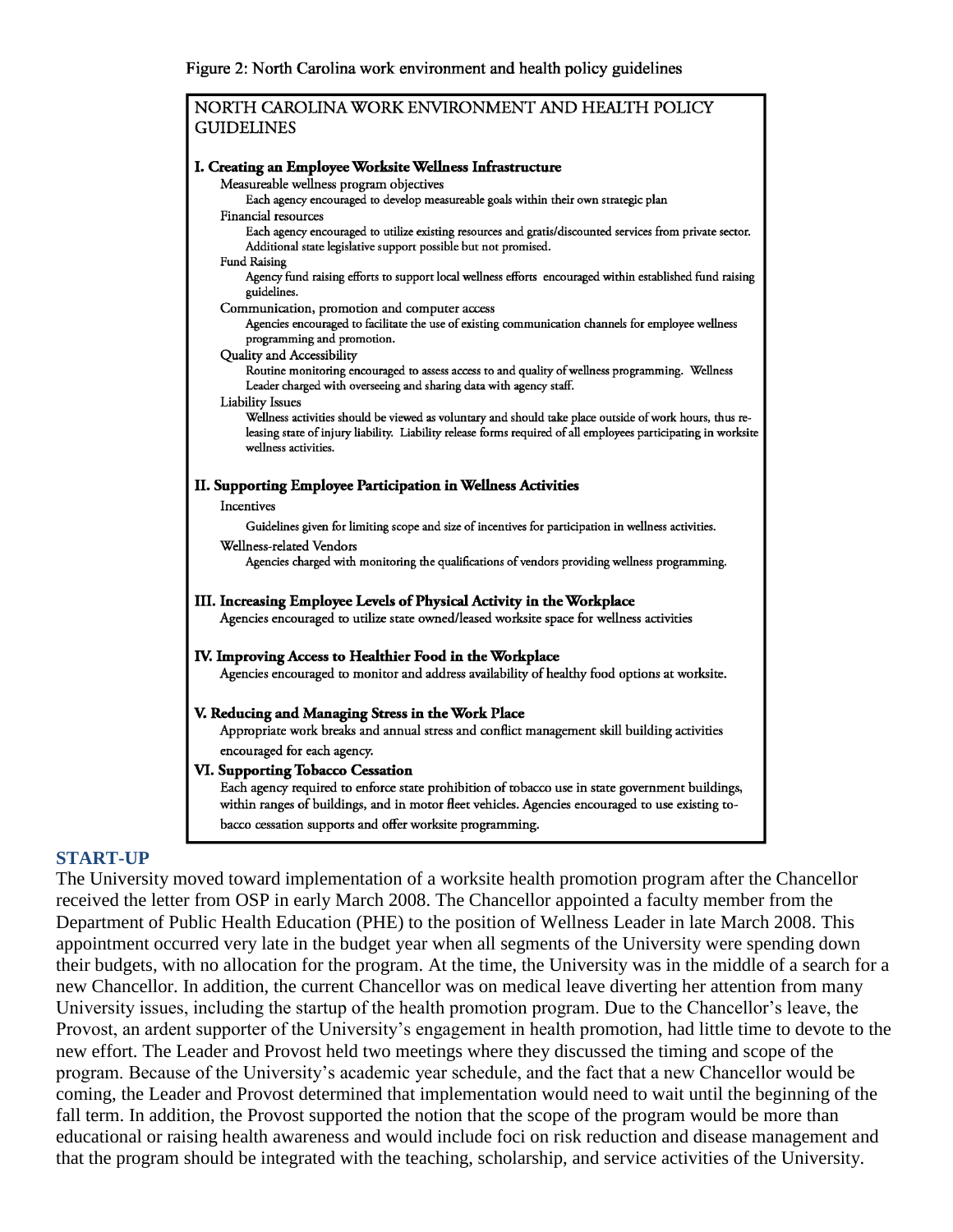## **LEADERSHIP COMMITTEE**

To get the program underway, the Leader, a doctoral student and a faculty member, all from the Department of Public Health Education formed a program Leadership Committee (LC). This committee would be responsible for providing leadership for the program as well as carrying out day-to-day operations. The LC met weekly to report on work done and to give new work assignments for the following week. Eventually the LC grew to include graduate students from PHE and an administrative staff person from the business school. This combination of perspectives led to interesting dialogues in the planning process and proved useful in operations because graduate students were able to develop practical experiences outside the classroom and research the literature for best practices in university settings. The administrative staff person, who was also a member of the Staff Senate, acted as the Advisory Committee (AC) chair and served as a pulse for what types of wellness activities were being offered on campus by community health organizations. The Leader and faculty member guided the committee toward program planning.

Initial tasks of the LC included a literature review of successful programs and gathering information from university wellness programs in the Southeastern part of the U.S. to answer the following questions:

- 1. What is their budget?
- 2. How many people does the campus wellness program employ?
- 3. Which department on campus houses the wellness program?
- 4. Do they have a web site?
- 5. What are their wellness activities for employees?
- 6. What are their goals?
- 7. What measurements do they have in place to deem the program successful?

For communication purposes, the LC created a centralized intranet site using Blackboard space for the LC and the AC. Several papers were posted on worksite health promotion in an attempt to get everyone on the AC to a baseline understanding of the scope of worksite health promotion. The space included meeting minutes, worksite health promotion newsletters from the State, a wellness committee toolkit, and other documents. Using the Blackboard space allowed communication by any member of the committees with all others and has the potential to be used for discussions or to serve as a meeting facilitation space.

#### **ADVISORY COMMITTEE**

The fall 2008 term welcomed a new Chancellor to the university and the continued development of the fiveyear strategic plan. The Chancellor decided to delay announcement of the program in her startup address to employees, wanting the strategic planning process to conclude first. Thus, the Leader sought to use the fall term as one of program infrastructure development. In compliance with the policy, a campus-wide Advisory Committee representing the diverse perspectives and departments needed to be appointed in order to gain support across the university. Administrative and academic units on campus were asked to identify people who were respected by their peers and who had an interest in wellness to serve on the program"s AC. Once identified, these people were invited to join the committee.

An initial meeting of the AC was held to introduce the policy, review the charge to the committee from the policy, and examine the elements of effective programs. The AC discussed how to carry out its charge. The AC struggled to define its role, the focus and scope of the program, and how to move forward, mainly because most committee members had little background in health promotion. There was uncertainty about how much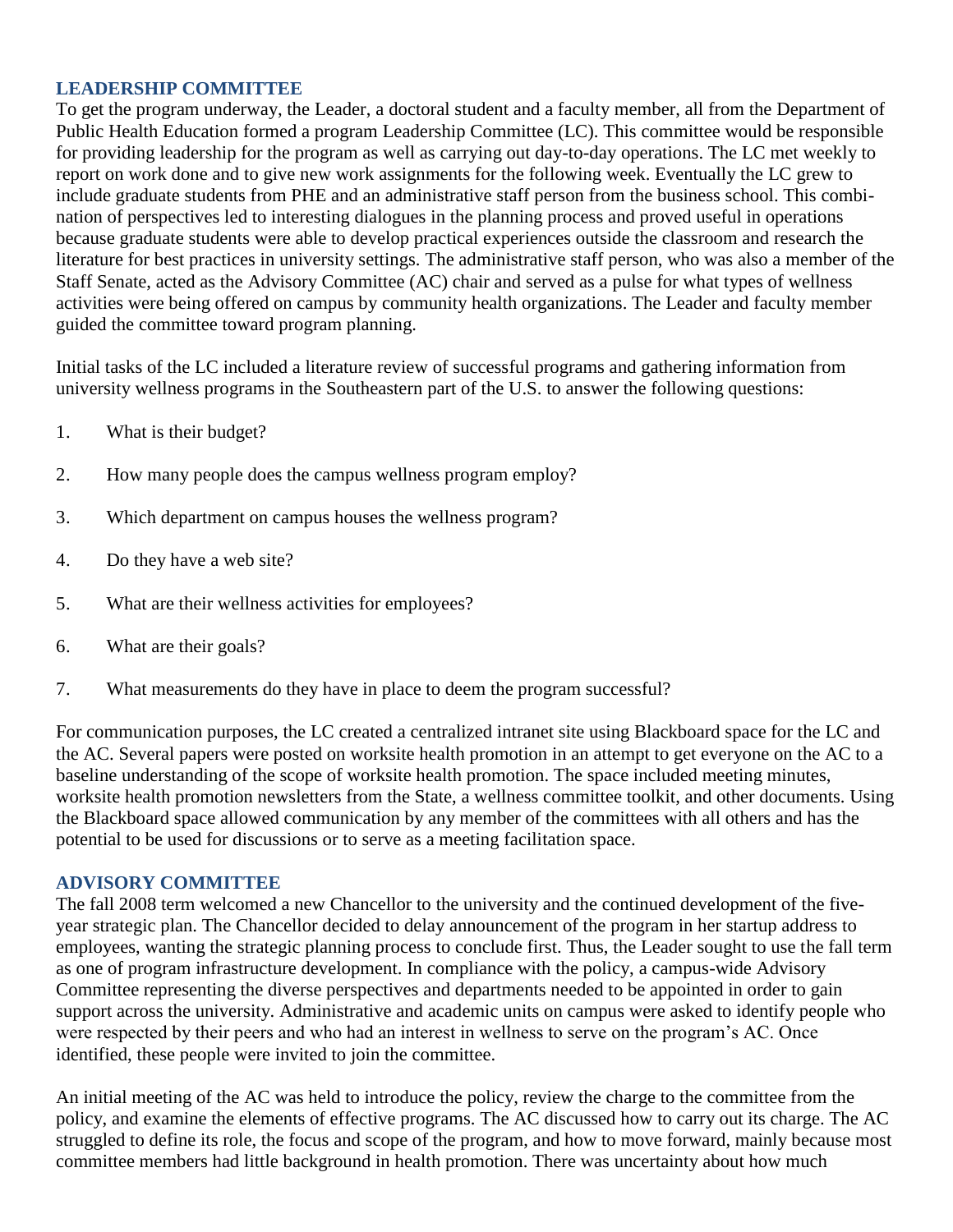university administrators supported the initiative, given that there were only volunteers participating in and leading the effort and there was no budget. Still, the AC was engaged in looking at different options for implementing program activities.

The Leader was reluctant to commit too much in the way of marketing the program due to the shortage of resources and the potential to not meet the needs or demands of employees. The Leader did not want to set employee expectations and then fail to deliver, thus losing the trust of employees in the program. In this situation, the AC decided to seek out free services available in the community and to build a more solid infrastructure for the future. As an example, the committee chair contacted the American Heart Association, which provided free marketing and educational materials for a blood pressure screening on campus. The campus health center provided nursing staff to take attendees" blood pressures and students in the Department of Public Health Education provided educational services for the screening. The newly elected chair of the committee, who is also a member of the university Staff Senate, had recently created a community health resource guide for the Senate and extended that guide for the purposes of the AC.

Members of the AC also were assigned to find programs or services on campus already available to employees. As suspected, several activities currently existed, but there were no coordination efforts in the campus community. Also, there was no one "brand" that communications flowed through to promote the activities and there were often duplicate activities sponsored by different departments.

As a way of summarizing the work of the AC for the year, meeting agendas for the committee and outcomes from the meetings are described below:

#### **Meeting 1: September 23, 2008 Topic.**

- a. Introductions
- b. Review of the state policy
- c. Review of committee roles
- d. Committee chair
- e. Key elements of worksite health promotion
- f. Overview of an ecological approach
- g. Setting meeting frequency

#### **Outcomes.**

The committee spent time getting to know who the members were, including their work units. There was a presentation about the state policy and the role of the committee in the implementation of the policy. A call was issued for volunteers to run for election as chair of the committee. There were presentations about the elements of successful worksite health promotion programs and how UNCG would use an ecological approach to develop its program. The committee decided to meet twice per academic term.

# **Meeting 2: November 17, 2008**

#### **Topic.**

- a. Defining our charge
- b. Organizing the committee
- c. Resource audit discussion

#### **Outcomes.**

Committee members felt ambivalent about how much they could influence the health outcomes of employees because there was no commitment to a budget and no paid employees to oversee the program. The members agreed to find free or inexpensive local health promotion services and compile them in a resource manual. It was decided that subcommittees were not necessary at this time and once an assessment was made of available resources, subcommittees could be chartered. Members volunteered to develop a list of current campus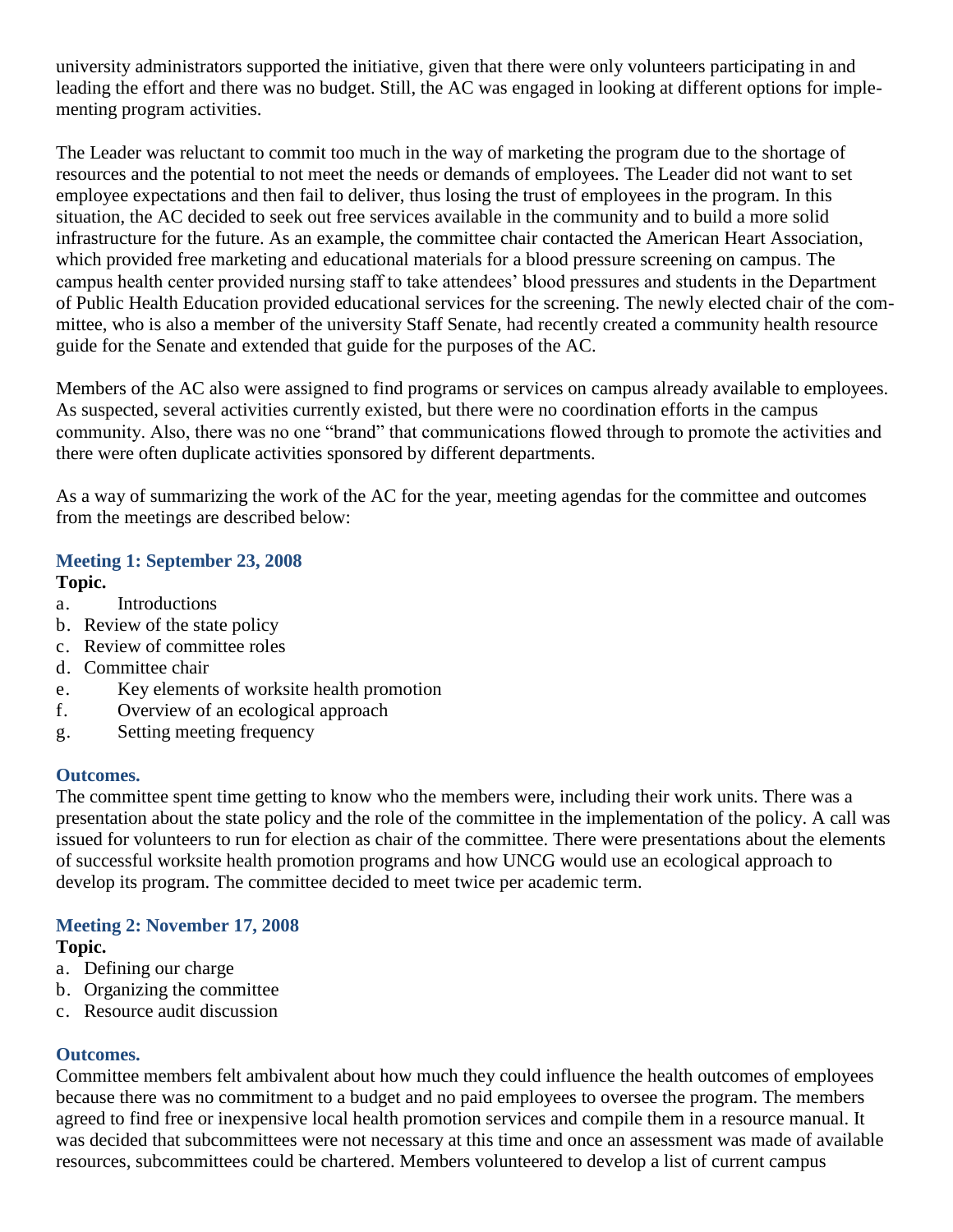resources and a centralized intranet site was to be developed for communications and information sharing in the future.

# **Meeting 3: February 23, 2009**

## **Topics.**

- a. Planning the "Go Red" Event
- b. UNCG Employee Survey Results
- c. State Health Plan Financial Overview
- d. Develop a Mission Statement

## **Outcomes.**

Information about the "Go Red" employee activity for heart screening was discussed. The UNCG employee health interest survey results were shared. Most respondents wanted access to indoor fitness equipment and healthy food options. Respondents said that "time" was an issue during lunch and breaks to get enough exercise and participate in activities. Employees said it was best to send information through email, although a committee member expressed concern that her hourly employees did not always have access to a computer. The financial problems of the state health plan were discussed as a factor now driving the state policy mandate. The committee agreed on the following mission statement:

The committee"s charge is to guide and oversee a UNCG wellness program that supports healthy lifestyles through social, mental and physical wellbeing of state employees. In addition to the benefits for employees, positive benefits are likely to accrue to families of employees. (Meeting 3 Minutes, 2009 pp. 4)

The LC agreed to draft an initial program plan based on the toolkit offered by the State Health Plan for review at the next meeting.

## **Meeting 4: April 27, 2009**

## **Topics.**

- a. Reports on assessment activities
- b. Report on plans to gain new resources
- c. Scope of work for next year

## **Outcomes.**

Reports were made about the results of the different health and risk assessments undertaken January through April 2009. A presentation to be delivered to the Chancellor asking for resources for the program for the academic year 2009-10 was reviewed. Finally, the committee held a short discussion of a reasonable scope of work for the 2009-10 academic year based on various resource scenarios.

#### **PROGRAM ACTIVITIES**

During the 2008-09 academic year, the program undertook needs assessment and program delivery activities. Each is discussed below.

#### **STATEWIDE SURVEY**

During October 2008 the SHP disseminated an online statewide survey through the appointed wellness leaders to all employees at their workplaces. The survey sought input from employees about their health interests, concerns, and conditions surrounding participation in program activities. The Chancellor sent out an email to employees asking them to complete the survey and announced that a university-wide committee would be formed to guide the UNCG program. More than 50% of UNCG employees responded to the survey. The questionnaire asked employees about the following:

 $\bullet$  interest in learning about various health topics,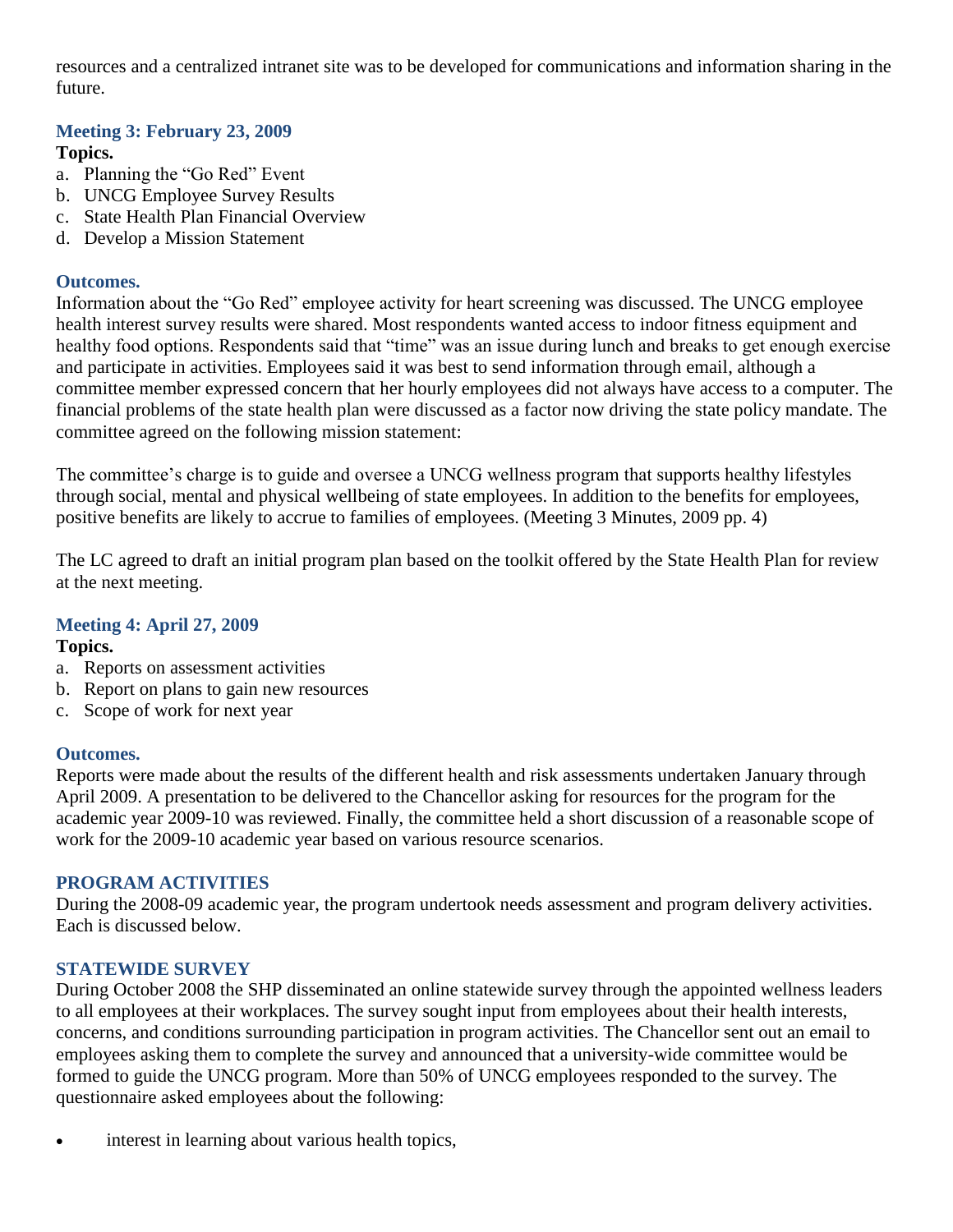- communication channel preferences,
- program activity participation preferences,
- participation in any programs at work over the past 12 months,
- barriers to participation,
- use of the State Health Plan wellness resources,
- participation time preferences,
- willingness to pay for services, and
- their work environments.

## **HEALTH PROMOTION EVENTS**

Since the LC and AC had no budget, they used free resources to deliver two health promotion events. These events were "Go Red," a blood pressure screening (cosponsored with student health center and the School of Nursing) and a hearing screening (delivered by and cosponsored with the Department of Communication Sciences and Disorders). Other units on campus developed events in support of the program. The library held a stair climbing challenge for students and employees. The Office of Human Resources offered a Weight Watchers<sup>®</sup> program to employees at the employees' expense. Stress management workshops were held by the psychology clinic, part of the Psychology Department. Again, the LC did not want to move too fast in terms of events until the future of the program was more secure.

#### **NEEDS AND RESOURCE ASSESSMENT**

The LC initiated a variety of needs assessment activities. One source of data was obtained via the statewide survey mentioned above. The LC also obtained and analyzed data from the State Health Plan about UNCG employees' medical care claims data. Unfortunately, the data were grouped in such large categories as to be of little use. In addition, the data did not distinguish between utilization by employees and their dependents. Because UNCG is a large employer, the LC used the website of the State Center for Health Statistics to obtain and analyze state level data to predict the types of health promotion and disease prevention programs that may benefit employees. Although, statewide data are not perfectly translated to a specific local setting, they did give some insight and direction.

The LC reviewed the literature on the effectiveness of worksite health promotion programs to determine what types of efforts would be most likely to lead to the outcomes desired by the State and the AC. The LC then used this information to prepare presentations for resources and to make plans for program activities.

The AC and LC assessed the resources available to the program. Committee members identified resources on campus, in the local community, and those available online. The chair of the AC prepared a resource guide to be used by any employee or in program planning. The LC began a process to determine how UNCG might fill in service and product gaps among the resources through internal means.

The MPH students conducted a final form of assessment. One student developed and implemented an online survey of UNCG staff members focusing on diabetes and pre-diabetes. Two students worked together to perform an organizational analysis by asking employees what they knew about health-related facilities, services, and policies at UNCG (Fisher & Golaszewski, 2008). One of the students used a health risk appraisal (HRA) with a small number of employees to assess and interpret their health risks, and to help the LC and AC plan program activities. The diabetes survey was distributed via email through the Staff Senate contact list. These contacts were to encourage staff employees in their work areas to complete the survey. In all, 236 employees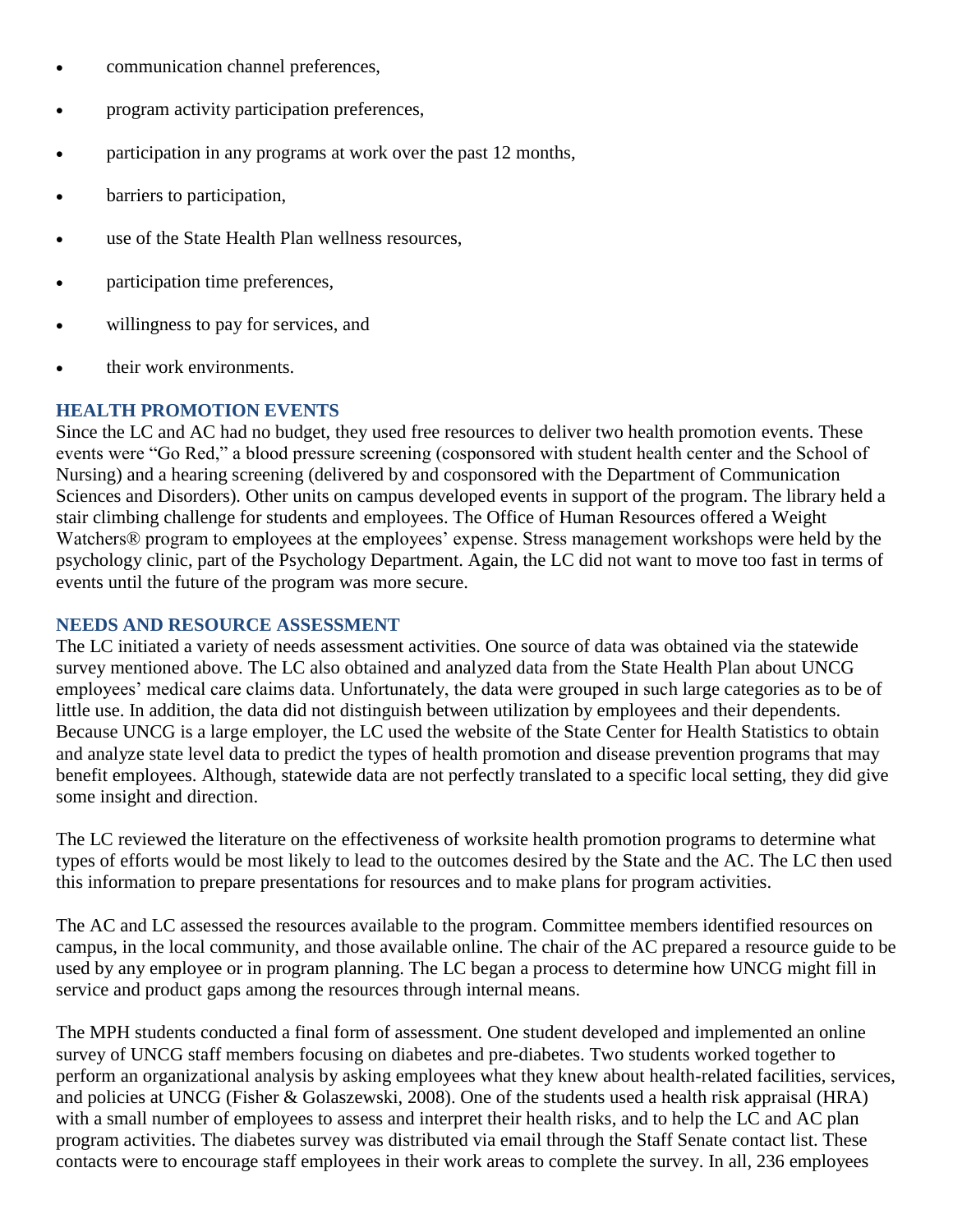responded. The data will allow the LC to target some diabetes education and support activities during the 2009- 10 year. The organizational analysis had too few responses to be useful, and the LC will try another method for conducting this assessment in the coming year. Further discussion of the HRA is found below in the section about student involvement.

## **RESOURCE DEVELOPMENT**

As stated before, the 2008-09 academic year was used mainly for organizing the committees, gathering some initial data, and conducting a few events. The Leader saw the year as one of development and was not willing to go too far with so few resources. The LC spent a good part of the year developing the foundation for a resource request. The LC drafted a proposal to send to the Chancellor that set forth the structure, function, and financial support needed for a successful employee health promotion program at UNCG. To develop the proposal the LC obtained programmatic, structural, and budget information from other university-based programs, including some in the UNC System. Before the proposal was completed, the Leader was asked by the Chancellor to make a presentation to the University Executive Committee (the Chancellor, all Vice Chancellors, and the Athletic Director). In the presentation on March 30, 2009, the Leader laid out what had been accomplished in the past year, the direction the program should take to have an expected health effect for employees, and the resources needed to carry out this program. The Leader covered the links between the program and the UNCG Strategic Plan and UNC Tomorrow directions, levels of programming and their effectiveness, organizing options, timeframes and potential activities, and options for health care cost containment. No resource decisions regarding the program were made at this meeting.

During July 2009, the Leader was asked to meet with the Chancellor and Provost to discuss the program options further. In preparation, the Leader provided two documents that gave different perspectives on how to proceed. One document reviewed and updated the information delivered to the Executive Committee; the other was a table that focused on a four-category framework around which the program could be organized: infrastructure, educational programs, services, and policies.

Infrastructure included items such as organizational buy-in by the Chancellor, Deans and Department Heads, and Supervisors, personnel including a fulltime director and graduate assistant support, an operating budget, and communication vehicles such as a website. The original Leadership and Advisory committees would continue to oversee and guide the program. As part of the infrastructure, a new committee would be formalized to integrate the teaching, research, and service missions of the University into the program. With the blessing of the Chancellor, this committee would be made up of faculty members from departments that had some health promotion focus. This committee would also establish a data system for program evaluation and planning (including the HRA data), oversee Institutional Review Board approval for using the data from the program, and encourage faculty and students to contribute their knowledge and skills to the program. Compliance with HIPPA regulations would have to be put in place and overseen by the designated personnel in the university.

The educational programs would have to focus on the four state priorities of healthy eating, physical activity, smoking cessation, and stress reduction. However, the foci would also include programs to address the HRA results, health services consumerism, work ergonomics, conflict resolution, a variety of programs based on the results of the statewide survey, and others as needed.

Although services offered by the program would include activities that could be partially educational, education is not the primary focus. Examples of potential services that could be offered include:

- a telephone advice line,
- smoking cessation advice and self help materials,
- disease management strategies,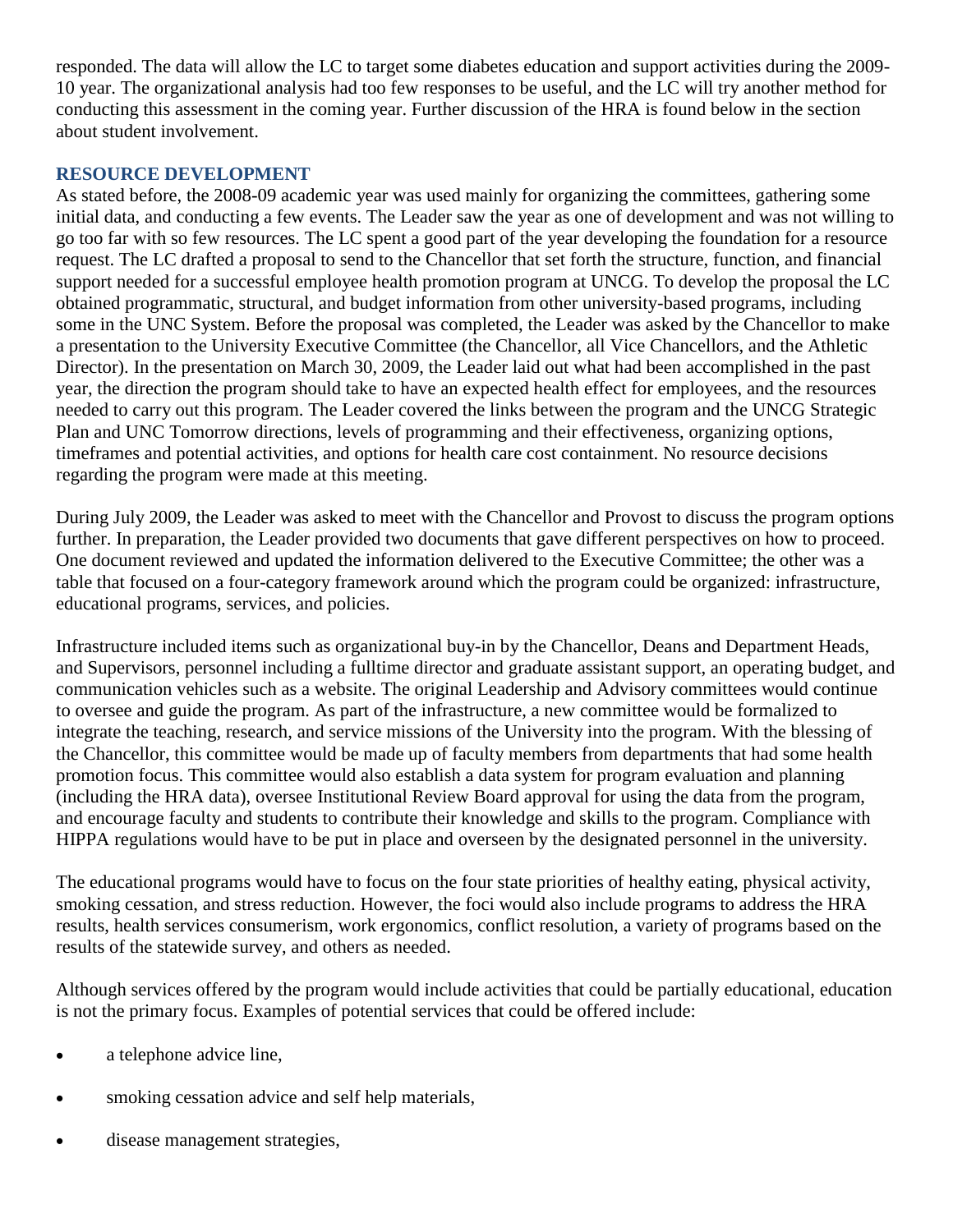- health risk appraisal with interpretation and follow-up,
- environmental scans/audits, safety and ergonomic programs from the Safety Office,
- an employee assistance program,
- counseling services in the Psychology and Counseling and Educational Development Departments,
- health coaching from a variety of departments,

 health activity programs and services (e.g. walking trails and clubs, social support teams, fitness assessments and prescriptions, etc.), and

• healthy food options

Finally, the Chancellor needed to understand the policy foci of the program, since policies can be seen as one type of program resource. The most obvious example could be the need for a policy regarding time for employee participation in program activities that is congruent with the state policy. Since the university hopes to use internal expertise for programs, it would have to be determined to what extent employees with expertise could be offered supplemental compensation for their time, especially if their work was outside normal work hours. As a final example, there would need to be policies to clarify ownership and uses of products developed by faculty, students, and staff for the program, especially since such products could have a market value beyond the institution.

After going over the scope of infrastructure, educational programs, services, and policy, a budget was presented by the Leader. Due to the budget cuts already known and those yet to be determined, the Chancellor decided a program director could not be hired. Thus the program would have to function using the time of the two faculty members with the support of two graduate students and a small operating budget targeted to conducting health risk assessments with employees as a means for planning future policy, educational, and service interventions.

## **STUDENT INVOLVEMENT**

Three MPH students joined the LC during the 2008 fall term to plan their internships that would be part of the UNCG health promotion program. In addition, the students reviewed literature on work-site health promotion, gathered information from other universities about their programs, and worked on a proposal for the Chancellor and Provost. The students spent a good deal of time locating and processing literature on program elements necessary for a positive return on investment, including disease management activities that produce positive health outcomes. They met each week as part of the LC and as a result, had the opportunity to learn many aspects of bringing a health promotion program to life in a workplace. One student went above and beyond and became a leader in the effort by engaging in a variety of duties beyond what was assigned and as a result, this person had an even richer learning experience. The project of this student will be highlighted as an example of how combining our teaching and learning, service, and research activities can have a meaningful impact on employees.

Later as interns, these three students took on a specific focus for their internship, which included assessment and program recommendations. One intern focused on diabetes and surveyed staff members about diabetes and pre-diabetes. Two hundred thirty-six staff members responded to the survey and most of them included contact information for follow-up. One MPH student used a health risk assessment (HRA) which assessed family history of chronic disease, current symptoms, eating habits, physical activity, substance use, safety practices, emotional health, and health views. The HRA is based on guidelines and research from government agencies (NIH, CDC) and professional organizations (American Heart Association, American College of Sports Medicine, American Diabetes Association). Readiness to change behaviors was measured using questions based on the Stages of Change Model. To garner support for this initiative, a presentation on the benefits of HRAs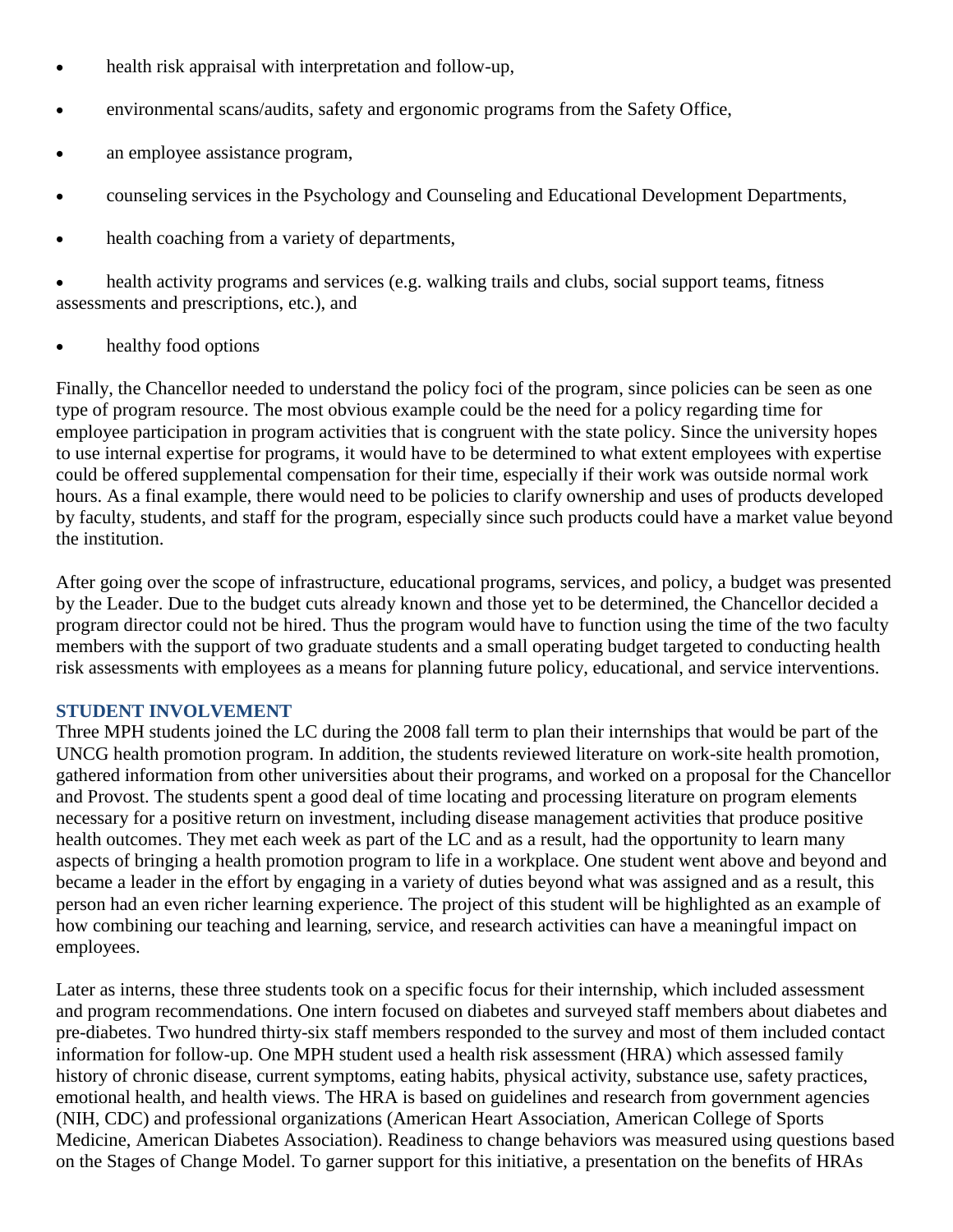was made to the director and supervisors in an administrative department. Management personnel indicated their support of the initiative, notified their staff and provided them with time to participate.

Four sessions were held for employees to complete the HRA. The leadership sought volunteers from the School of Nursing to take blood pressure, height and weight. The Nutrition Department made food models available to facilitate the completion of the section on food intake. A weighing scale was borrowed from the Department of Kinesiology. Volunteer readers were on hand to assist individual HRA participants. After analyzing the responses, four sessions were held to assist employees in interpreting the results. In these sessions employees had a printout of their results and were free to ask questions at any time. Employees were given a telephone number they could call later to ask for more information or get further advice. Based on the interaction during the interpretations sessions, the employees indicated they would respond favorably to health promotion initiatives. A final group report was delivered to the department (no individual data).

Using the HRA was labor intensive. Even though there were between 4-6 volunteers for each session of 25 people, more assistance was needed. Several participants required that the entire form be read to them. The HRA itself was written at above a 10th grade reading level based on a common reading level assessment. For two participants, English was not their primary language and were unable to participate because there were no appropriate interpreters. Also, equipment had to be borrowed from several different departments adding to the preparation and end time for each session.

## **MOVING FROM POLICY TO PRACTICE: CHALLENGES**

As with any worksite health promotion program, events happen that are unexpected. Invariably, when people are volunteering, policies, objectives, strategies and activities are interpreted in different ways. Below is a categorization and discussion of a list of challenges that were faced in developing the UNCG program to date.

#### **POLICY INTERPRETATION**

The LC faced several challenges in bringing the program to life at the university. The first challenge was to interpret the policy and understand how it could be implemented at UNCG. Part of this challenge was made easier by the PAT, which added several advisory notes to the policy to guide implementation. These were not finalized until November 2008; eight months after the original policy took effect.

#### **COMMITTEE EXPERTISE**

It became apparent early that people interested in "wellness" are not necessarily experts at developing worksite wellness programs. There was a challenge in educating the two committees about the process of developing effective programs versus exclusively coordinating activities like health fairs and deeming the program successful by the number of people screened at an event. Sometimes developing a wellness program by committee is much harder than it might appear on paper because well intended people want to organize activities, yet assessment of the employee population should occur before planning interventions. Interventions should not necessarily be wellness events for employees, but rather a combination of best practices in primary, secondary and even tertiary prevention strategies. While a quick offering of activities may be popular among employees, they may or may not work to improve health or risk status. There were several members of the AC who saw the program as a set of activities such as screenings and didactic educational programs, regardless of their reach or effectiveness. Those members with health profession backgrounds favored assessing the population to guide program development and the types of activities that could affect employees' health status. This difference in views was not initially anticipated. However, it did guide the committees toward a few compromises. The AC and LC decided they needed to communicate with employees that the program was doing something, so to give visibility to the work of the committee, a few activities such as the blood pressure and hearing screenings were held. During the spring term of 2009, the interns from Public Health Education carried out risk assessments of some employees and employees" perceptions of the health-related resources available at UNCG. Each of these projects could be done because they did not require new funds.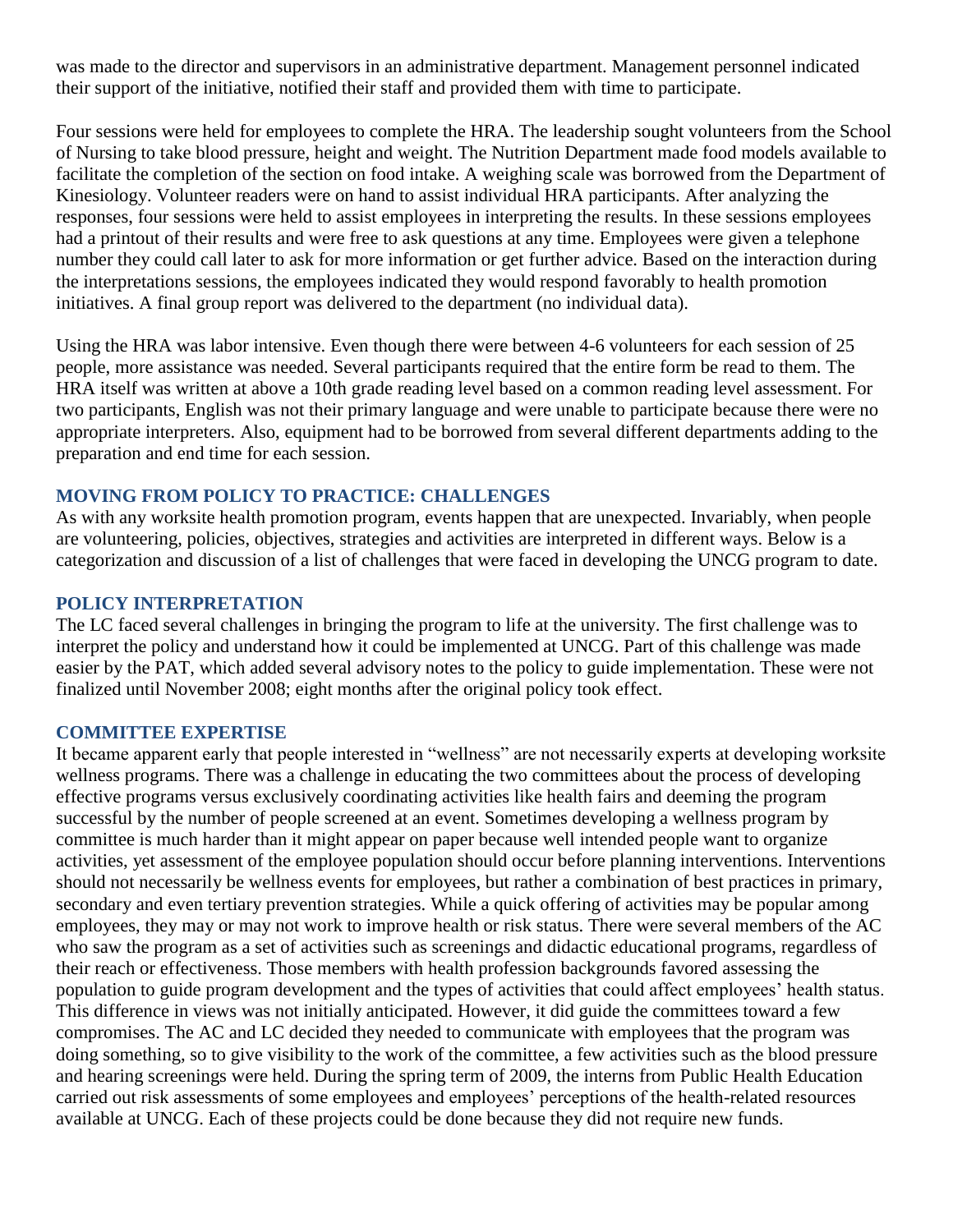#### **COMMUNICATION**

Another challenge in the program implementation was effective communication. While the LC recruited members from across the various university divisions, it was difficult to communicate well with all members. The preferred method of communication was electronic, mainly via email. This proved to be challenging because even though every employee has an email account, not all have access to computers routinely in their jobs. Thus it was difficult to include these committee members in electronic discussions, to send them updates about program developments, and to communicate with them about scheduling and holding committee meetings. This led to problems with meeting attendance and compliance with the policy in terms of having broad representation of the workforce on the committee. Even though there were message systems in place to use telephonic communications, these did not always work for the committee"s purposes due to the lag time between the call being placed and when people actually received their messages. This made time sensitive communication difficult. The access to computers exacerbated problems of information sharing and education of committee members in other ways. For example, a Blackboard® organization was created for the committee, but some members could not access this site at work. The greatest effect of this communication challenge was everyone not being equally informed about the work of the committee, or being at the same level of understanding about worksite health promotion.

## **RESOURCES**

The third challenge was insufficient staff and budget tasked to mount a significant program that could lead to the desired goal of reducing absenteeism, disability, and health care costs for employers and employees while increasing productivity and improving the quality of life for employees. As stated before, there were reasons for this challenge, which included hiring a new chancellor, the strategic planning process, and the shortfalls in the state budget. During the 2008-09 academic year, the Provost allocated money to reduce the Leader"s teaching load by two courses in order to allow part of his time to be devoted to the program. The Leader still had teaching, advising, research, and service duties. The other staff members were the graduate assistant and the volunteer faculty member from Public Health Education. In terms of operating budget, there was none. The policy states that free or discounted resources should be used and that State agencies and the legislature can provide fiscal support for the committees and activities. In addition, all agencies and universities are encouraged to use resources within State government. Since most of the States resources are located 75 miles away in the capital city of Raleigh, this was not a logical option for significant program support. Beyond that, any activities sponsored by the AC used current University resources supported by some free resources available in the community.

## **COMMITTEE ATTRITION**

During the first full academic year (2008-09) some committee members were either too busy to participate, or their interest waned, and thus the AC had to be reconstituted. As a result, new committee members had to be oriented to the charge, work performed, and accomplishments to date. Some of the new committee members were recruited for their expertise and others for their reach with colleagues. While getting new members up to speed with the others was a challenge, some of the new members brought new vigor to the committee's functioning and vision, which helped energize the other members.

As one can see, there were many challenges. Some of the challenges were more difficult to manage than others, and some were out of the authors' control, such as the State mandates and budget crisis. From the challenges, several lessons were learned which are described below.

#### **LESSONS LEARNED** *RESOURCES*

The first step in having adequate resources is recruiting financial and other support. It is imperative to layout the scope of the program early in the process so a case can be made for support. This helps the administration commit the resources needed to accomplish the program"s goals. The timing of this policy for UNCG and the State was unfortunate. Still, many agencies and universities could use State resources to get their programs started. At UNCG it was not until the fall term of 2009 that the administration could support the program. In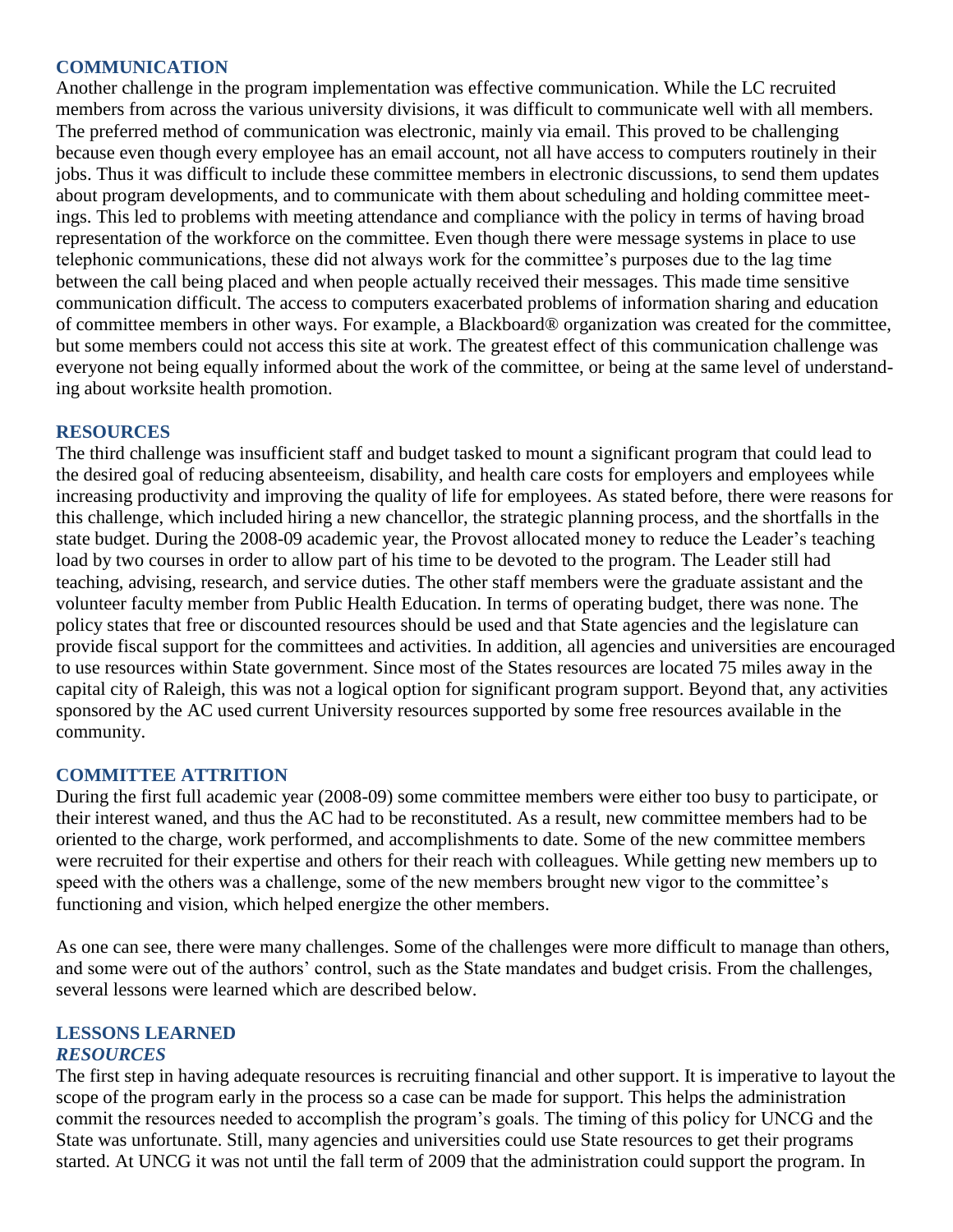fall, supported by the Chancellor and Provost, the program has an operating budget of \$10,000 and two graduate assistants. Most of the budget resources will go toward assessment using a health risk appraisal. The AC continues to look for free or discounted resources locally, and has been successful in obtaining some free materials and programs.

## *STAFFING*

Based on experiences to date, it is believed that the program needs a full time person to lead and manage the effort. According to the policy, the Leader is responsible for creating a worksite wellness infrastructure, overseeing the development and implementation of employee wellness policies and committees, and providing ongoing assessment/ monitoring of the effectiveness of the program. Right now part of a faculty member"s time is spent as the Leader. The Leader"s job duties are too varied to be successful in this role part time. In addition, it is probable that a full time leader will still need the graduate assistants to have enough personnel time to be effective in meeting the goals of the institution as they pertain to employee wellness. One strategy for resource development is to continually promote the program and its successes to garner resources and win champions. Segments of the university are more likely to put resources into the program if they are aware of it and think it is making a difference.

## *ADHERING TO THE POLICY*

State policies cover most contingencies, but some latitude exists in how the policies are implemented in each site. The training of the wellness leaders in the agencies and universities included strategies to develop and implement programs that met the policy guidelines. In other words, it was shown that there are multiple ways to plan program development and delivery. Each institution could make adjustments to fit its particular needs and modes of operation, while still following the policy and adhering to state personnel policies.

## *DO NOT RUSH*

It takes time to do things well. In building its program, UNCG started with no resources. The Committees had to find a balance between providing activities and services to be visible and doing adequate assessment and planning to be effective. By taking a longer view in program development, the Committees are targeting some early visible activity while doing assessment and planning for more focused programming in the future.

## *COMMUNICATION*

Multiple channels of communication will have to be found and used to reach the whole workforce. Even though UNCG is one site, people are spread across many buildings, working in several different environments. Program leaders need to appreciate the diversity of employees and how their jobs and responsibilities vary. Broad-brush programs are challenged to reach those groups of workers who may be the workers with the greatest health disparities. The disparities are often found among populations, which include those of lower income, people of color, and those with literacy and language barriers. Paying attention to the communication challenge puts any program on track to address one of the major *Healthy People 2010* goals for the nation, eliminating health disparities (U.S. Department of Health and Human Services, 2000).

## *MERGING MISSIONS*

Worksite health promotion programs in universities can have as part of their mission the value of supporting the teaching, research, and service missions of the institution. The program to date has contributed to the university mission by involving students in internship and volunteer learning experiences. In terms of teaching, there have been MPH and Nursing students as interns and volunteers who have been able to apply their professional skills and knowledge through participation in the program. It was an opportunity for them to carry out professional responsibilities and obtain feedback about their performance. Students and faculty members worked together to develop data collection protocols for health-related assessments of employees. It has become clear that health promotion programs offer faculty and students opportunities to engage in teaching/learning, research, and service. There will be efforts to develop such links more formally and extensively over the next year of operation at UNCG.